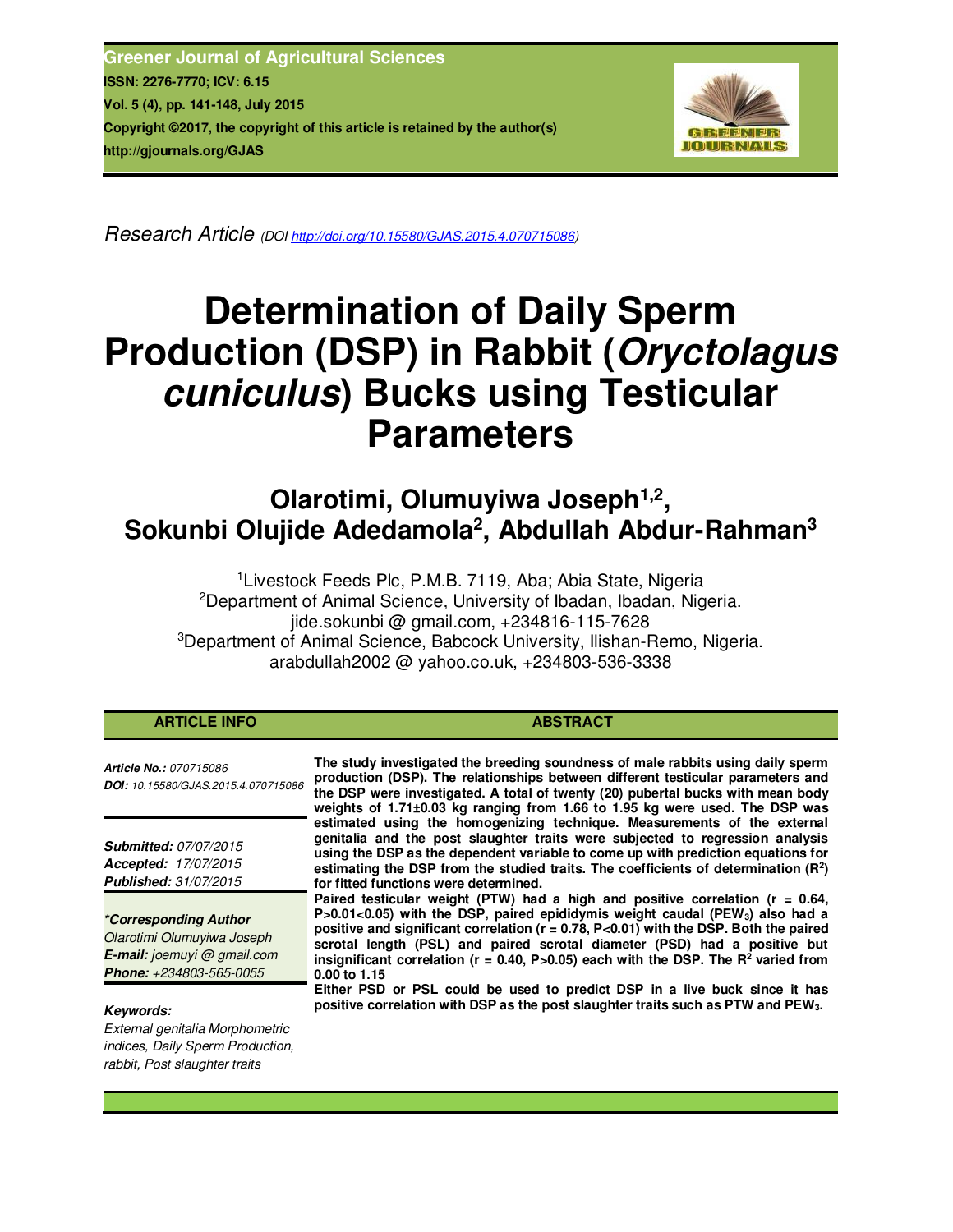# **1. INTRODUCTION**

Rabbit has been classified as the species of choice with different attributes and the potential of becoming the Third World's major animal protein supplier. The practical potential of rabbit meat in meeting the world's protein needs has been equally established (Chen *et al.,* 1978). Rabbits have a very high growth rate comparable only to that of broiler chickens (Rao *et al.,* 1977). Its meat is relatively cheaper and comparatively lower in cholesterol than meats from other animals such as pork, beef, mutton and chevon which are also more expensive.

There have been several advances to better exploit the reproductive potential of animals for improved animal production. Such advances have culminated in great development and application to swine, sheep, poultry, cattle and goat. However, rabbit production seems to be comparatively lacking in the application and exploitation of some of these advances.

The reproductive function of the male involves the production of spermatozoa and the deposition of these into the female reproductive tract. Sperm cells are produced in the seminiferous tubules of the testes and are then transported through the rete testes to the epidimymides, where they are stored and matured.

The production of sperm cells is a continuous process once it has been initiated. However, it can change in rate at times in some species. Sperm cells production rates established for various animals are breed dependent (Dott and Skimmer, 1967; Igboeli and Rakha, 1971; Lino, 1972).

Fertility can be measured for the male by the percentage of service resulting in conception (Devendra and Burns, 1979). The evaluation of breeding soundness remains an important aspect of the farmer's reproductive management practice. Several measurement criteria, such as scrotal circumference, sperm motility and morphology, have been extensively studied in some bulls (Memon, 1983). Few of these reports are available for most breeds of cattle, sheep and goats indigenous to sahelian zone of the north-eastern Nigeria. Osinowo *et al.* (1987) suggested that scrotal circumference was highly correlated to paired testes weight, volume and goanadal epididymis reserves in bulls  $(r = 0.99)$  and this is related to sperm production potential. Also, Bongso *et al.* (1982) affirmed that scrotal circumference is an indirect means of measuring testicular weight and sperm production. Marire (1986) reported in goat a high correlation between scrotal circumference with gonadal sperm reserve and epididymal sperm reserve as well as epididymis weight and gonadal sperm reserve. Generally, daily sperm production has been variously reported in other animal species to be positively correlated with scrotal circumference (Farotimi, 2005). Highly significant correlations were found between daily sperm production and scrotal length, width, and circumference in Maradi bucks (Carew and Egbunike, 1980).

Specifically, the objective of this study is to evaluate the correlation between some external genitalia morphometric indices, testicular parameters and daily sperm production of the rabbit with a view of assisting rabbit farmers make informed early selection from pre-pubertal male rabbits thereby enhancing the selective process for reproduction purposes.

## **2.0 MATERIALS AND METHODS**

## **2.1Experimental site**

The study was conducted at the rabbitry of the teaching and research farm of the University of Ibadan, Ibadan, Nigeria (7˚27'N and 3˚45'E, at altitude 200-300 m above sea level with an average annual rainfall of 1250 mm ).

## **2.2 Animals Management**

Twenty male pubertal dutch rabbits were sourced from two a commercial unit for this study. Their body masses or weights range between 1.66 to 1.95kg.

The animals were housed in individual metal cages and covered roundabout with wire mesh for cross ventilation. The rabbits were fed on forage (*Aspillia africana*) generously as at when due for a period of two weeks that the animals spent on the farm for stabilization. They were not denied access to *ad libitum* supply of clean, cool and sufficient water. They were vaccinated against the incidence of coccidiosis.

# **2.3 Data Collection**

### *2.3.1 Measurement before sacrifice*

The scrotal length and diameter were taken using a venier calliper.

# *2.3.2 Measurement after Sacrifice*

The rabbits were stunned before cervical dislocation; the abdominal cavity was cut open through the ventral side to expose the organs. The organs were removed and freed of connective tissues and fat. The weight, volume, and density of the testes were taken and recorded.

*Testes Weight:* The left and right testes were weighed separately using a very sensitive scale (Metler balance). The results were recorded to the nearest 0.001g.

*Testes Volume:* The volumes of the left and right testes were taken separately using the Archimedes's Principle of water displacement with the use of a 25 ml measuring cylinder. The results were recorded in ml;

*Testis Density:* This was determined from calculation using the formula:

*Left tests density (LTD)* = LTW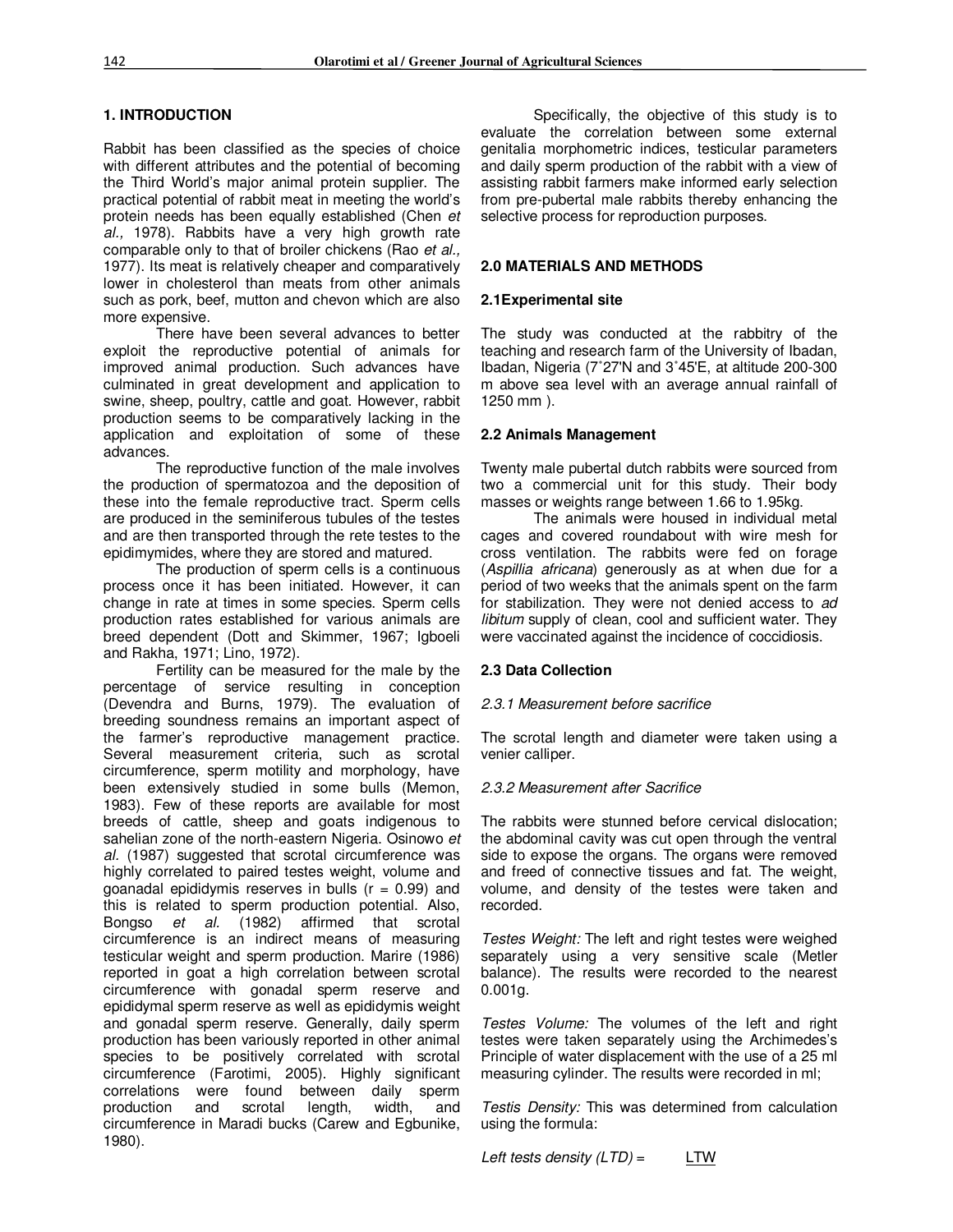|                              | I TV       |  |
|------------------------------|------------|--|
| Right testis density (RTD) = | <b>RTW</b> |  |
|                              | <b>RTV</b> |  |
|                              |            |  |

*Paired testis density (PTD)* =  $LTW + RTW$  $LTV + RTV$ 

**NB:** LTW: left testis weight, RTW: right testis Weight, LTV: left testis volume and RTV: right testis volume

*Epididymal Weight:* The left and right epididymes were separated into the caput; corpus and caudal .The weights were taken using the Metler Toledo sensitive scale

### **2.4 Daily Sperm Production (DSP) Determination by Homogenizing Technique:**

After slaughter, the genital tract was harvested; the testes and epididymes were removed from the tunics and were freed of fat and unwanted connective tissues. The tract was then separated into right and left testes, right and left caput, corpus and caudal epididymes and weighed. The testes, caput, corpus and caudal epididymes were homogenized separately for 1 minute in 4ml of normal saline solution (0.9% NaCl).

The suspensions were mixed and transferred into test tubes. All samples were covered and stored for 24 hours at 4˚C. Counting done haemocytometrically using an improved Neubauer haematocytometer and the daily sperm production was calculated using the formula proposed by Amann (1970).

### *DSP* **= Testis Sperm Count Time Divisor**

Time Divisor = Length of one cycle of the seminiferous epithelium x Percentage of cycle represented by spermatids counted.

A time divisor of 3.43 proposed by Amann (1970) was used.

#### **2.5 Statistical Analysis**

The data collected were subjected to descriptive statistics using Procedure Mean (PROC MEAN) of SAS (1999). Further analyses were done using Procedure Correlation (PROC CORR) and Procedure Regression (PROC REG) of SAS (1999). The descriptive statistics show uniformity among the studied animals as there are no significant variations in both the studied post slaughter traits (Table 1) and external genitalia (Table 2) of the bucks.

| Table 1: The descriptive statistics of the post slaughter traits |  |  |  |
|------------------------------------------------------------------|--|--|--|
| ___                                                              |  |  |  |

| Traits                 | Mean $\pm$ SE   | <b>SD</b> | $c_{V}$ |
|------------------------|-----------------|-----------|---------|
| <b>LTW</b>             | $2.80 + 0.20$   | 0.62      | 22.21   |
| <b>RTW</b>             | $2.65 \pm 0.20$ | 0.63      | 23.70   |
| <b>PTW</b>             | $5.44 \pm 0.39$ | 1.23      | 22.59   |
| LEW <sub>1</sub>       | $0.21 \pm 0.02$ | 0.05      | 25.14   |
| LEW <sub>2</sub>       | $0.06 + 0.01$   | 0.02      | 35.48   |
| LEW <sub>3</sub>       | $0.37 \pm 0.03$ | 0.10      | 26.91   |
| <b>REW</b>             | $0.22 \pm 0.02$ | 0.06      | 28.14   |
| <b>REW<sub>2</sub></b> | $0.06 + 0.01$   | 0.03      | 62.54   |
| <b>REW<sub>3</sub></b> | $0.39 \pm 0.02$ | 0.06      | 15.82   |
| PEW <sub>1</sub>       | $0.42 \pm 0.04$ | 0.12      | 27.98   |
| PEW <sub>2</sub>       | $0.12 \pm 0.04$ | 0.05      | 40.68   |
| PEW <sub>3</sub>       | $0.76 \pm 0.05$ | 0.16      | 20.74   |
| <b>LTV</b>             | $0.51 \pm 0.06$ | 0.20      | 38.61   |
| <b>RTV</b>             | $0.43 \pm 0.05$ | 0.16      | 38.06   |
| <b>PTV</b>             | $0.94 + 0.11$   | 0.11      | 37.93   |

 $LTW = left test$  is weight, RTW = right testis weight, PTW = paired testis weight LEW<sub>1</sub> = left epididymal weight (caput), LEW<sub>2</sub> left epididymal weight (corpus), LEW<sub>3</sub> = left epididymal weight (caudal), REW<sub>1</sub> = right epididymal weight (caput),  $REW<sub>2</sub>$  right epididymal weight (corpus),  $REW<sub>3</sub> =$  right epididymal weight (caudal),  $LTV = left$  testis volume,  $RTV = right$  testis volume,  $PTV =$  paired testis volume  $SD = standard deviation$ ,  $SE = standard error$ ,  $CV = coefficient of variation$ .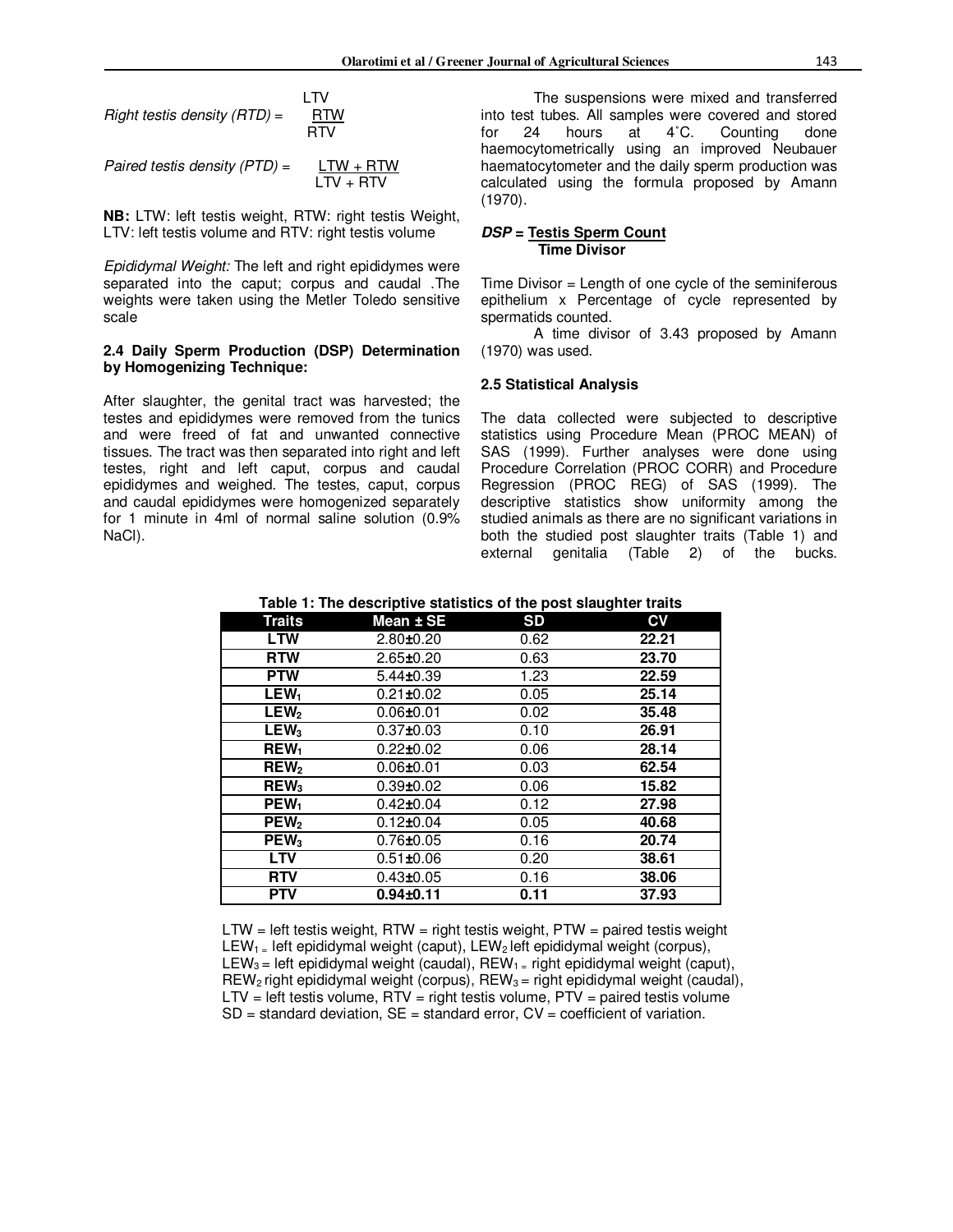| <b>Traits</b> | Table 2. Descriptive statistics of the external genitalia of the bucks<br>Mean $±$ SE | <b>SD</b> | CV   |
|---------------|---------------------------------------------------------------------------------------|-----------|------|
|               |                                                                                       |           |      |
| <b>LSL</b>    | $6.55 \pm 0.03$                                                                       | 0.10      | 1.48 |
| <b>RSL</b>    | $5.72 \pm 0.02$                                                                       | 0.08      | 1.38 |
| <b>LSD</b>    | $1.04 + 0.03$                                                                         | 0.08      | 8.11 |
| <b>RSD</b>    | $0.96 + 0.20$                                                                         | 0.05      | 5.38 |
| <b>PSL</b>    | 12.27±0.05                                                                            | 0.16      | 1.28 |
| <b>PSD</b>    | $2.00 + 0.04$                                                                         | 0.12      | 5.77 |

**Table 2: Descriptive statistics of the external genitalia of the bucks** 

LSL = left scrotal length, RSL = right scrotal length, LSD = left scrotal diameter, RSD = right scrotal diameter, PSL = paired scrotal diameter, PSD = paired scrotal diameter.

#### **3. RESULTS AND DISCUSSION**

#### **Table 3: the correlation coefficient between the post slaughter traits and the daily sperm production (DSP**

| <b>Traits</b> | ∟TW   | <b>RTW</b> | LTV     | <b>RTV</b> | <b>DSP</b> |
|---------------|-------|------------|---------|------------|------------|
| LTW           | 00. ا | $0.94**$   | $0.71*$ | $0.70*$    | 0.62       |
| <b>RTW</b>    |       | 1.00       | $0.73*$ | $0.73*$    | $0.64*$    |
| <b>LTV</b>    |       |            | 1.00    | $0.96**$   | 0.20       |
| <b>RTV</b>    |       |            |         | 1.00       | 0.15       |
| <b>DSP</b>    |       |            |         |            | 1.00       |

LTW = left testis weight, RTW = right testis weight, LTV = left testis volume, RTV = right testis volume. Significance level at 1% (\*\*) (P≤0.01)

Significance level at 5%  $(*)$  (P>0.01≤0.05)

Values not superscripted are non significant. (P>0.05)

The above relationship (Table 3) shows that RTW is highly positively correlated with the DSP ( $r = 0.64$ ,  $P >$ 0.01< 0.05). It shows that both RTW and LTW can be used to predict daily sperm production in the rabbit bucks though RTW seems to be a better indicator of predicting DSP than LTW as it shows a higher positive and significant correlation with DSP than the LTW. Both LTV and RTV do not show a significant correlation with DSP ( $r = 0.02$ , P $> 0.05$ ) and ( $r = 0.15$ , P>0.05) respectively.

| Table 4: the correlation relationship between daily sperm production (DSP) and the paired |  |  |
|-------------------------------------------------------------------------------------------|--|--|
| post slaughter traits.                                                                    |  |  |

| <b>Traits</b>                                                                                                    | <b>PTW</b> | <b>PTV</b>      | <b>PTD</b>                   | PEW <sub>1</sub>                   | PEW <sub>2</sub>                           | $PEW_3$                                             | <b>DSP</b>                                                      |
|------------------------------------------------------------------------------------------------------------------|------------|-----------------|------------------------------|------------------------------------|--------------------------------------------|-----------------------------------------------------|-----------------------------------------------------------------|
| <b>PTW</b><br><b>PTV</b><br><b>PTD</b><br>PEW <sub>1</sub><br>PEW <sub>2</sub><br>PEW <sub>3</sub><br><b>DSP</b> | 1.00       | $0.74*$<br>1.00 | $-0.16$<br>$-0.75**$<br>1.00 | $-0.22$<br>0.07<br>$-0.45$<br>1.00 | 0.46<br>0.50<br>$-0.24$<br>$-0.11$<br>1.00 | $0.80**$<br>0.48<br>0.18<br>$-0.55$<br>0.39<br>1.00 | $0.64*$<br>0.18<br>0.39<br>$-0.65*$<br>0.29<br>$0.78**$<br>1.00 |

PTW = paired testis weight, PTV = paired testis volume, PTD = paired testis density, PEW**1 =**  paired epididymal weight caput,  $PEW_2$  = paired epididymal weight corpus,  $PEW_3$  = paired epididymal weight caudal, DSP = daily sperm production.

Significance level at 1% (\*\*) (P≤0.01)

Significance level at 5% (\*) (P>0.01≤0.05)

Values not superscripted are non significant. (P>0.05)

The above (Table 4) illustrates a high positive correlation ( $r = 0.64$ ,  $P > 0.01 < 0.05$ ) between paired testis weight (PTW) and daily sperm production (DSP) while paired epididymal weight caput (PEW<sub>3</sub>) has a negative and significant correlation with DSP ( $r = -$ 0.65,  $P > 0.01 < 0.05$ ). Paired epididymal weight caudal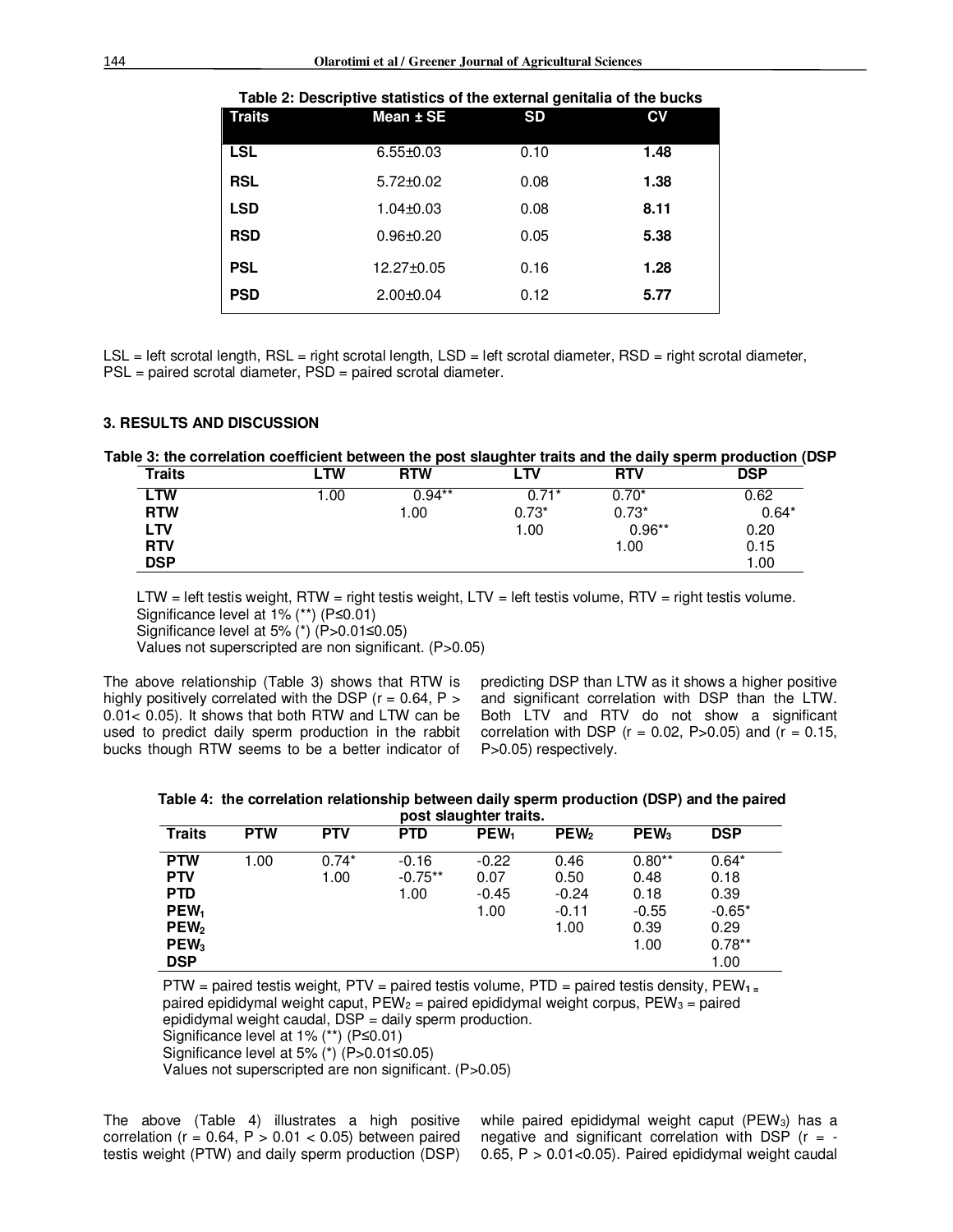(PEW<sub>3</sub>) equally correlates positively ( $r = 0.78$ , P<0.01) with the DSP. This suggests that the caudal epididymis stores a greater number of mature spermatozoa than the caput and corpus epididymes, hence, a better predictor of the DSP than the caput and corpus epididymes.

PEW caudal also has a high positive correlation with the PTW ( $r = 0.80$ , P<0.01), meaning that each of them could be used as a predictor of the daily sperm production in the rabbit bucks. Among all testicular traits above, PTW is a better indicator of the DSP than the PTV and PTD.

| Table 5: correlation relationship between the daily sperm production (DSP) and the external genitalia |  |  |
|-------------------------------------------------------------------------------------------------------|--|--|
|                                                                                                       |  |  |

| <b>Traits</b> | LSL  | <b>RSL</b> | LSD      | <b>RSD</b> | PSL      | <b>PSD</b> | <b>DSP</b> |
|---------------|------|------------|----------|------------|----------|------------|------------|
|               |      |            |          |            |          |            |            |
| LSL           | 1.00 | 0.58       | $0.81**$ | 0.44       | $0.91**$ | 0.79       | 0.38       |
| <b>RSL</b>    |      | 1.00       | $0.87**$ | 0.22       | $0.86**$ | $0.73*$    | 0.33       |
| <b>LSD</b>    |      |            | 1.00     | 0.41       | $0.94**$ | $0.91**$   | 0.29       |
| <b>RSD</b>    |      |            |          | 1.00       | 0.38     | $0.75**$   | 0.41       |
| <b>PSL</b>    |      |            |          |            | 1.00     | $0.86**$   | 0.40       |
| <b>PSD</b>    |      |            |          |            |          | 1.00       | 0.40       |
| <b>DSP</b>    |      |            |          |            |          |            | 1.00       |

LSL = left scrotal length, RSL = right scrotal length, LSD = left scrotal diameter, RSD = right scrotal diameter, PSL = paired scrotal diameter, PSD = paired scrotal diameter, DSP = daily sperm production.

Significance level at 1% (\*\*) (P≤0.01)

Significance level at 5% (\*) (P>0.01≤0.05)

Values not superscripted are non significant. (P>0.05)

All the above (table 5) external genitalia traits show a positive, non significant correlation with the daily sperm production (DSP) (P>0.05), with the right testis diameter (RSD) having the highest correlation ( $r =$ 0.41, Pr >0.05), followed by the paired testis length (PSL) and the paired testis diameter (PSD) ( $r = 0.40$ , P > 0.05) each. This means any of the RSD, PSL or PSD could be a useful and reliable indicator in predicting the daily sperm production in rabbit bucks than the left scrotal length  $(LSL)$  ( $r = 0.38$ ,  $P > 0.05$ ), right scrotal length (RSD) ( $r = 0.33$ , P $>0.05$ ) and the left scrotal diameter (LSD)  $(r = 0.29, P > 0.05)$ .

**Table 6: the regression equation predicting the daily sperm production (DSP) from the external genitalia: Y = a +bX.** 

| Traits     | <b>Function</b>      | <b>SE</b> | $R^2$ | <b>Significance</b> |
|------------|----------------------|-----------|-------|---------------------|
| <b>LSL</b> | $Y = -39.15 + 7.91X$ | 6.74      | 0.15  | <b>NS</b>           |
| <b>RSL</b> | $Y = -35.58 + 8.43X$ | 8.49      | 0.11  | <b>NS</b>           |
| <b>LSD</b> | $Y = 5.38 + 7.00X$   | 8.04      | 0.09  | <b>NS</b>           |
| <b>RSD</b> | $Y = -2.65 + 15.92X$ | 12.53     | 0.17  | <b>NS</b>           |
| <b>PSL</b> | $Y = -50.89 + 5.18X$ | 4.14      | 0.16  | <b>NS</b>           |
| <b>PSD</b> | $Y = -1.17 + 6.90X$  | 5.64      | 0.16  | <b>NS</b>           |

 $LSL = left$  scrotal length,  $RSL = right$  scrotal length,  $LSD = left$  scrotal diameter,  $RSD = right$ scrotal diameter,  $PSL =$  paired scrotal diameter,  $PSD =$  paired scrotal diameter,  $DSP =$  daily sperm production, Y=DSP=dependent variable,  $X =$  independent variables (LSL, RSL, RSD etc),  $SE =$  standard error of the regression,  $R^2$  = coefficient of determination

The above prediction equations (Table 6) show a nonsignificant association with the daily sperm production (DSP) (P>0.05) with the  $R^2$  ranging from 0.09 to 0.17. The right scrotal diameter (RSD) has the highest coefficient of determination (0.17) which makes it the most suitable predictor of daily sperm production among all the post slaughter traits. Paired scrotal diameter (PSD) and the paired scrotal length (PSL) ranked after the RSD by having a coefficient of determination (R<sup>2</sup>) of 0.16 each. Hence, "Y = -2.65 + 15.92X" seems to be the best prediction equation of the above equations.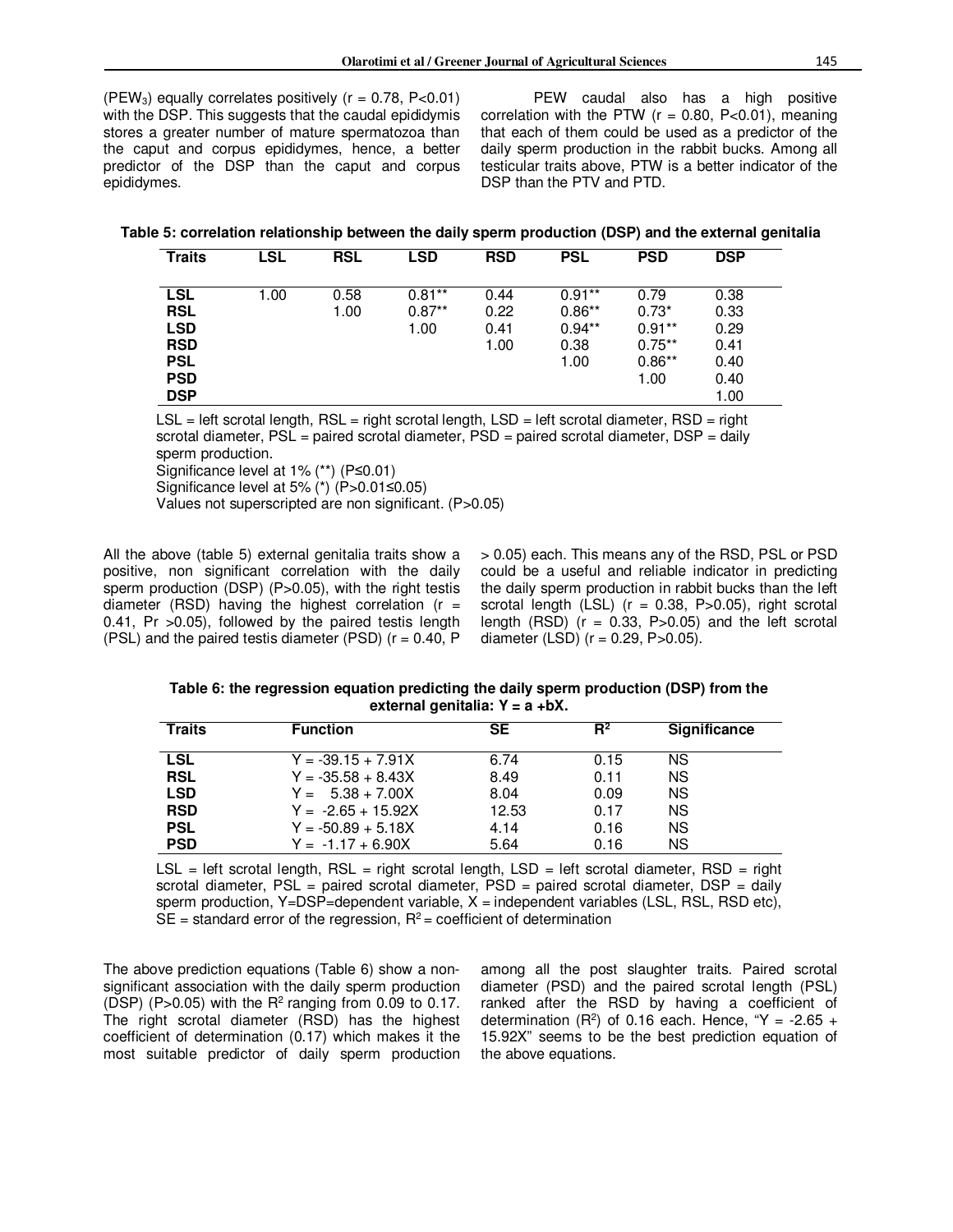| <b>Traits</b> | <b>Function</b>     | <b>SE</b> | R <sub>2</sub> | Significance |
|---------------|---------------------|-----------|----------------|--------------|
| <b>LTW</b>    | $Y = 7.02 + 1.99X$  | 0.90      | 0.38           | NS.          |
| <b>RTW</b>    | $Y = 7.19 + 2.06X$  | 0.87      | 0.41           | $\star$      |
| <b>LTV</b>    | $Y = 11.60 + 2.02X$ | 3.53      | 0.04           | <b>NS</b>    |
| <b>RTV</b>    | $Y = 11.85 + 1.82X$ | 4.29      | 0.02           | <b>NS</b>    |
| <b>PTW</b>    | $Y = 6.95 + 1.04X$  | 0.44      | 0.41           | $\star$      |
| <b>PTV</b>    | $Y = 11.69 + 1.00X$ | 1.96      | 0.03           | ΝS           |
| <b>PTD</b>    | $Y = 10.31 + 0.37X$ | 0.31      | 0.15           | <b>NS</b>    |

| Table 7: The regression equation predicting the daily sperm production (DSP) from the post |
|--------------------------------------------------------------------------------------------|
| slaughter traits                                                                           |

 $LTW = left test$  weight,  $RTW = right test$  testis weight,  $LTV = left test$  testis volume,  $RTV = right test$ volume, PTW = paired testis weight, PTV = paired testis volume, PTD = paired testis density.  $Y = DSP =$  dependent variable,  $X =$  independent variables,  $SE =$  standard error of the regression,  $R^2$  = coefficient of determination

The right testis weight (RTW) and the paired testis weight (PTW) in the table above (Table 7) are strongly and positively associated with the daily sperm production (P>0.01<0.05) with the coefficient of determination  $(R^2)$  of 0.41 each, followed by the left testis weight (P>0.05) with the coefficient of determination  $(R^2)$  of 0.38, though not significant. The other external genitalia are weakly associated with the daily sperm production (DSP). Either of the prediction equations with the coefficient of determination  $(R<sup>2</sup>)$  of 0.41 above could be a good predictor of daily sperm production in the rabbit bucks. The coefficient of determination ranges from 0.02 to 0.41.

**Table 8: the regression equation predicting the daily sperm production (DSP) from the epididymal traits** 

| $50 - 100$       |                      |           |                |              |  |
|------------------|----------------------|-----------|----------------|--------------|--|
| <b>Traits</b>    | <b>Function</b>      | <b>SE</b> | R <sub>2</sub> | Significance |  |
| LEW <sub>1</sub> | $Y = 19.05 - 30.31X$ | 7.90      | 0.65           | $***$        |  |
| LEW <sub>2</sub> | $Y = 12.60 + 0.43X$  | 31.24     | 0.00           | <b>NS</b>    |  |
| LEW <sub>3</sub> | $Y = 6.60 + 16.22X$  | 4.17      | 0.65           | $**$         |  |
| <b>REW</b>       | $Y = 16.08 - 15.98X$ | 10.21     | 0.23           | <b>NS</b>    |  |
| REW <sub>2</sub> | $Y = 11.32 + 23.75X$ | 18.84     | 0.17           | <b>NS</b>    |  |
| $REW_3$          | $Y = 3.31 + 23.96X$  | 7.82      | 0.54           | $\star$      |  |
| PEW <sub>1</sub> | $Y = 17.29 - 11.13X$ | 4.60      | 0.42           | $***$        |  |
| PEW <sub>2</sub> | $Y = 11.19 + 12.09X$ | 14.02     | 0.09           | <b>NS</b>    |  |
| $PEW_3$          | $Y = 4.89 + 10.17X$  | 2.7       | 0.64           | $**$         |  |

LEW<sub>1</sub> = left epididymal weight caput, REW<sub>1</sub> = right epididymal weight caput  $REW<sub>2</sub> =$  right epididymal weight corpus,  $LEW<sub>2</sub> =$  left epididymal weight corpus LEW  $_3$  = left epididymal weight caudal, REW3 = right epididymal weight caudal

PEW**1 =** paired epididymal weight caput, PEW2 = paired epididymal weight corpus,

 $PEW_3$  = paired epididymal weight caudal.

 $Y = DSP = dependent variable, X = independent variable,$ 

 $SE$  = standard error of the regression,  $R^2$  = coefficient of determination

 $**$  = level of significance at 1% (P≤ 0.01)

 $*$  = level of significance at 5% (P>0.01≤0.05)

 $NS = not significant at (P > 0.05)$ 

The above epididymal traits (Table 8) have a better association with the daily sperm production than the previous traits examined. The coefficients of determination range from 0.00 to 0.65 with the left epididymal weight (caput) ( $LEW<sub>1</sub>$ ) and left epididymal weight (caudal) (LEW<sub>3</sub>) having the highest  $R^2$  of 0.65 and high significant and positive association with the daily sperm production (P<0.01), this is followed by the paired epididymal weight caudal  $(PEW<sub>3</sub>)$  having a coefficient of determination  $(R^2)$  of 0.64 and it is equally strongly associated with the daily sperm production (P<0.01), paired epididymal weight caput is also strongly associated significantly (P<0.01) with the

daily sperm production but not as strong as the first three discussed earlier as it has a coefficient of determination  $(R^2)$  of 0.42. Right epididymal weight caudal ( $REW<sub>3</sub>$ ) appeared to have the less significant association (P<0.05) with the daily sperm production (DSP) but its coefficient of determination  $(R<sup>2</sup>)$ , 0.54, is higher than that observed the paired testis weight caput. It means the prediction equations of  $LEW<sub>1</sub>$ ,  $LEW<sub>3</sub>$ , are the predictor of the daily sperm production followed by that of the  $PEW_3$ .

Generally, the high significant and positive correlation recorded in this experiment between paired testis weight (PTW), right testis weight (RTW) and the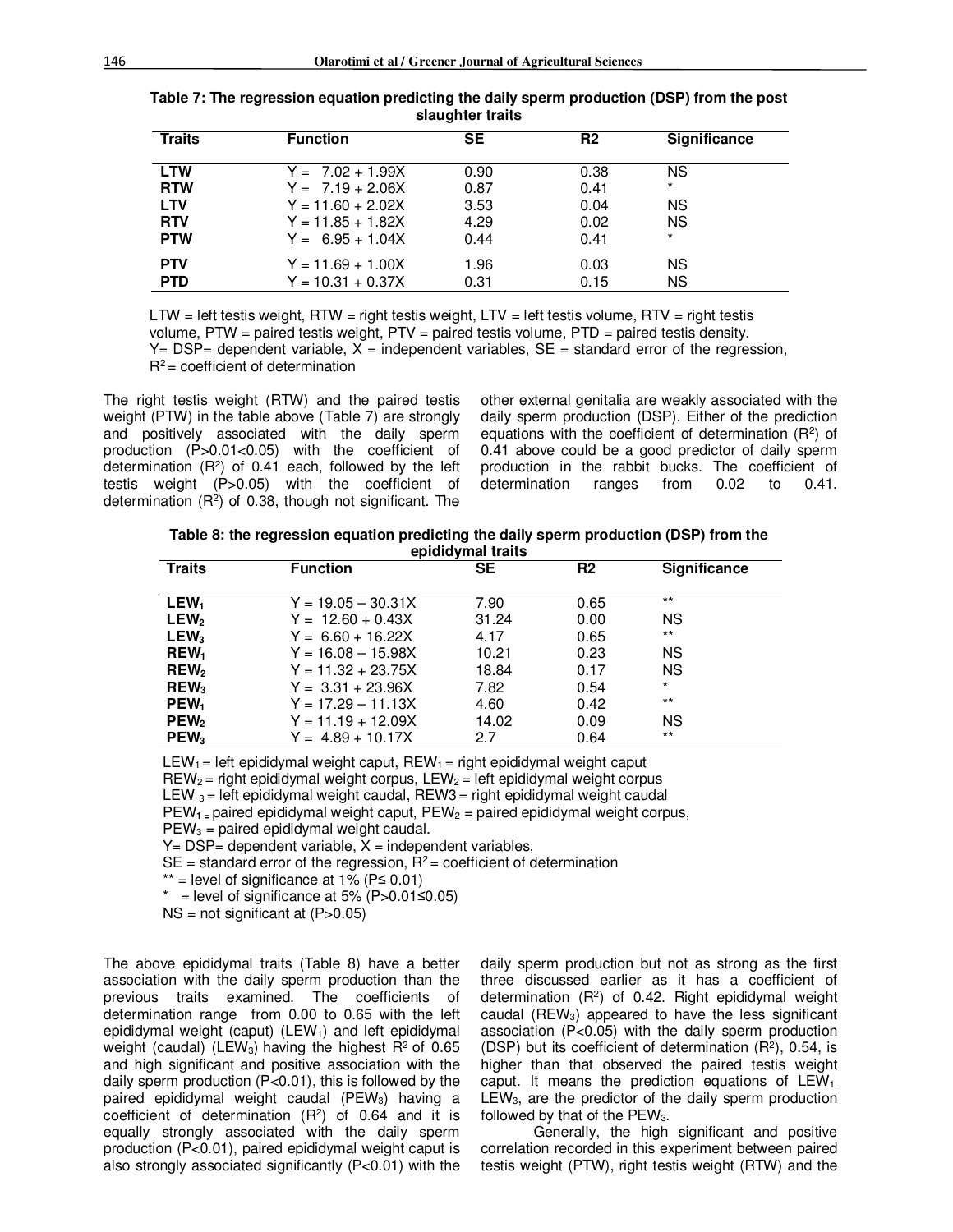daily sperm production (DSP) ( $r = 0.64$ , Pr  $< 0.01$ ) was in agreement with Osinowo *et al.* (1987) that recorded high correlation  $(r = 0.99)$  between scrotal circumference and testis weight and concluded that this is related to the daily sperm production in the bulls. This means that either paired testis weight (PTW) or the right testis could be used conveniently in predicting the daily sperm production (DSP) in the rabbit bucks.

There is a consonance between Nkanga and Egbunike (1980), Bongso *et al.* (1982) and this experiment in terms of the relationship between the daily sperm production and the paired testis weight (PTW) as they recorded high correlation ( $r = 0.98$ , P <0.01) between the PTW and the DSP.

In agreement with the report of Dauda and Shoyinka (1983) that recorded a high positive correlation between the scrotal circumference  $(r = 0.88)$ and the caudal epididymal spermatozoa (paired), a high positive correlation was equally recorded  $(r = 0.80,$  $P = <0.01$ ) in this experiment between the paired testis weight and the paired caudal epididymal weight.

Paired scrotal length (PSL) and paired scrotal diameter (PSD) give a high positive correlation ( $r =$ 0.40,P >0.05) with the daily sperm production in this experiment and this is in support of the report of Carew and Egbunike (1980) that recorded high significant correlations between the daily sperm production (DSP) and scrotal length, width and circumference in Maradi bucks. Since the scrotal circumference is highly positively correlated with the paired scrotal length (PSL), paired scrotal diameter (PSD) and the daily sperm production (DSP), then either of PSL or PSD could be used as indicator for predicting the reproductive potentials of rabbit bucks.

The correlation analysis further shows a very high positive correlation between the paired testis weight and the DSP. Also, paired epididymal weight (caudal) correlates very highly and positively at a very significant level with the DSP.

Among the external genitalia, paired scrotal length and diameter as well as the right scrotal diameter have the highest positive correlation with the DSP.

Regression analysis was done to arrive at prediction equations, using the studied traits as the dependent variables, for estimating the daily sperm production. In general, paired scrotal diameter (PSD), paired scrotal length (PSL), right scrotal length (RSL), paired testis weight (PTW) and paired epididymal weight caudal (PEW<sub>3</sub>) are good indicators for determining the daily sperm production in domestic rabbit bucks.

### **5. CONCLUSION**

From this study, it is clear that the paired testis weight and paired epididymis weight caudal are highly correlated with the daily sperm production. There are strong correlations also among these post slaughter traits and the external testicular traits such as paired scrotal length, paired scrotal diameter and scrotal circumference. It can therefore be concluded that any

of the external testicular traits as established in this study may be used as a tool to predict the daily sperm production and reproduction potential in rabbit bucks while selection process for breeding soundness is being considered in reproduction procedure.

#### **6. REFERENCES**

- Abdullah, A.R.; Sokunbi, O.A.; Omisola, O.O. and Adewumi, M.K. (2003). Interrelationship btw body weight and body linear measurements in domestic rabbit. Proc. NSAP conf. vol.28. Pp.133-136.
- Amann, R.P. (1970). Sperm production rates. In: the testis. Ed. A.D. Johnson, W.R. Gomes and N.L. Van Denmark. Academic press, N.Y.
- Bongso, T.A., Jainudeen, M.R. and Sithzalrah, A. (1982). Relationship of scrotal circumference to age, body weight and onset of spermatogenesis in goats. Theriogenesis. 18(15):513-524
- Carew, B. and Egbunike, G.N. (1980). Sperm production rate in Maradi goats extensively Managed in a tropical environmental. In :  $9<sup>th</sup>$  int'l. Congress of Anim. Reprod. & artificial insemination. 16<sup>th</sup>-20<sup>th</sup> June, 1980. Madrid, Spain.
- Cheeke, P.R. (1986). Potentials of rabbit prod. in the tropical&sub-tropical Agric. Sys. J.
- Chen, C.P.; Rao, D.R.; Sunki, G.R. and Johnson, W.M. (1978). Effects of weaning and slaughter ages upon rabbit meat prod. I. body weight, feed efficiency

mortality. J. Anim. Sci. 46(3): 573-577

- Chineke,C.A.(2000). Characterization of physical body traits of domestic rabbit in the humid tropics, proc.25<sup>th</sup> Annual conf., NSAP, 19-23 March, 2000, Umudike, pp 237.
- Dauda, C. S. and Shoyinka, V. (1983). Scrotal circumference, daily sperm production and epididymal spermatozoa of the indigenous Bunaji & Sokoto Gudali bulls in Nigeria. *Br. Vet J.* 139: 487-489.
- Devendra, C. and Burns, M. (1979). Goats prod. in the tropics. Farnham Royal, England.Common Wealth Agricultural Bureau.
- Dott, H.M. and Skimmer, J. (1967). Assessment of extragonadal sperm reserves in suftolk rams. *J. Agric. Sci.* (camb) 69; 293-295.
- Farotimi O.J. (2005). Relationships between body weight, body linear measurements and reproductive potential of dutch rabbit bucks. B. Agric Dissertation , Department of Animal science, university of Ibadan, Nigeria.
- Igboeli, G. and Rakha, A. M. (1971). Gonadal and extra gonadal sperm reserves of indigenous Central African bulls. *J. Reprod. Fert.* 25: 107-109.
- Lino, B.F. (1972). The output of spermatozoa in rams. II. Relationship to SC, TW and the 359-366.
- Marire, B.N. (1987). Prediction of sperm production from scrotal circumference in red sokoto bucks. Proceedings 11<sup>th</sup> Annual conf. NSAP, ABU, Zaria.148-151
- Memon, A.M. (1983). Large animals practice vol.5 (3,619).*Vet. Clinic of North America.*